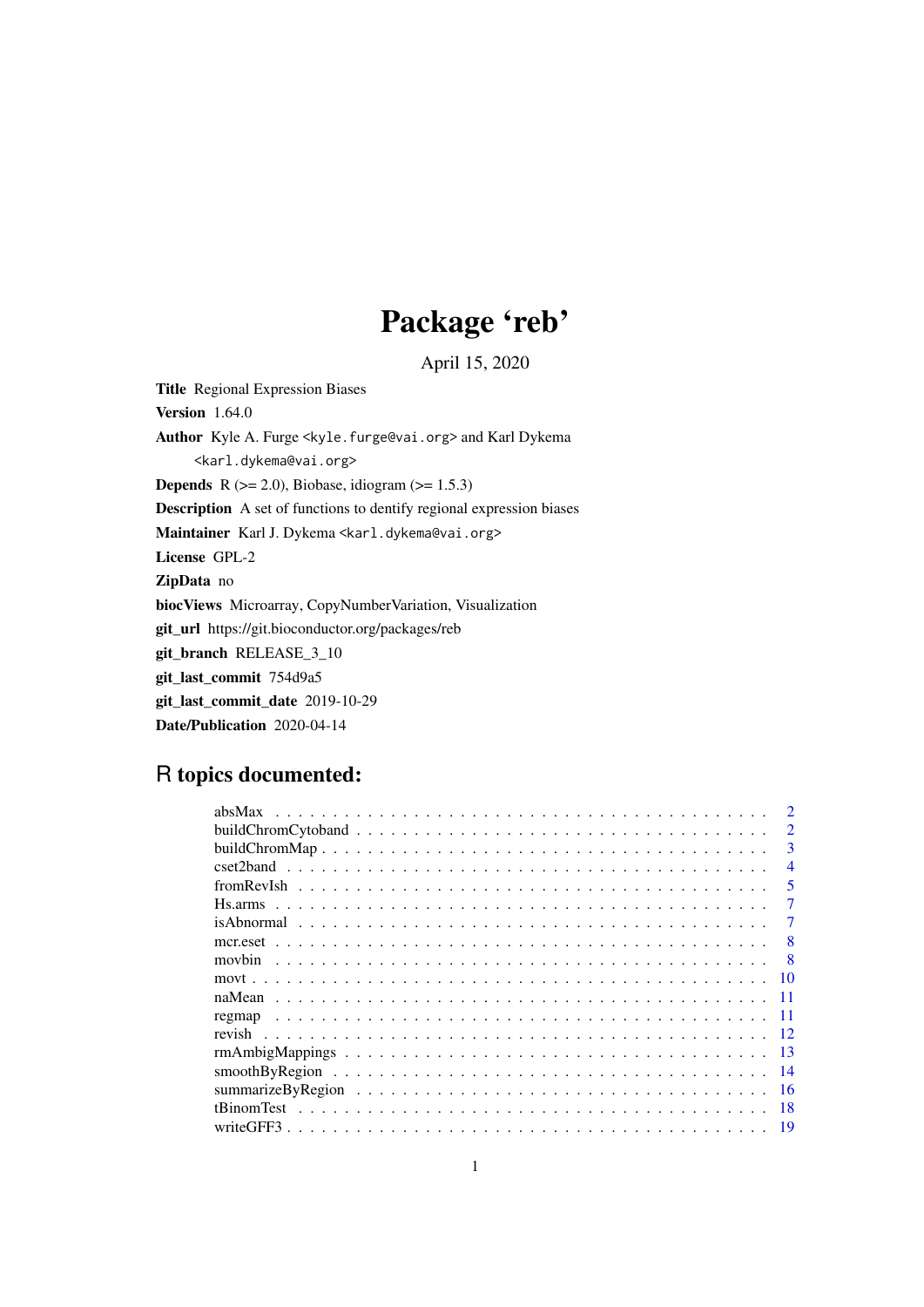#### <span id="page-1-0"></span>**Index** [21](#page-20-0)

#### Description

Returns the absolute maxima of the input values.

#### Usage

absMax(x)

#### Arguments

x numeric argument

#### Value

absMax returns the absolute maximum of all the values present in the arguments as double persurving the sign. Essentially  $max(abs(x),na,rm=T)$ .

#### Author(s)

Karl A. Dykema and Kyle A. Furge

#### Examples

absMax(c(1,2,3,4)) absMax(c(-1,-2,-3,-4))

buildChromCytoband *Construct a chromLocation object from a cytoband environment*

#### Description

Construct a chromLocation object from a cytoband environment. Human, Rat, and Mouse are currently possible.

#### Usage

```
buildChromCytoband(organism = "h")
```
#### Arguments

organism character, "h" for human, "m" for mouse, and "r" for rat.

#### Value

a chromLocation object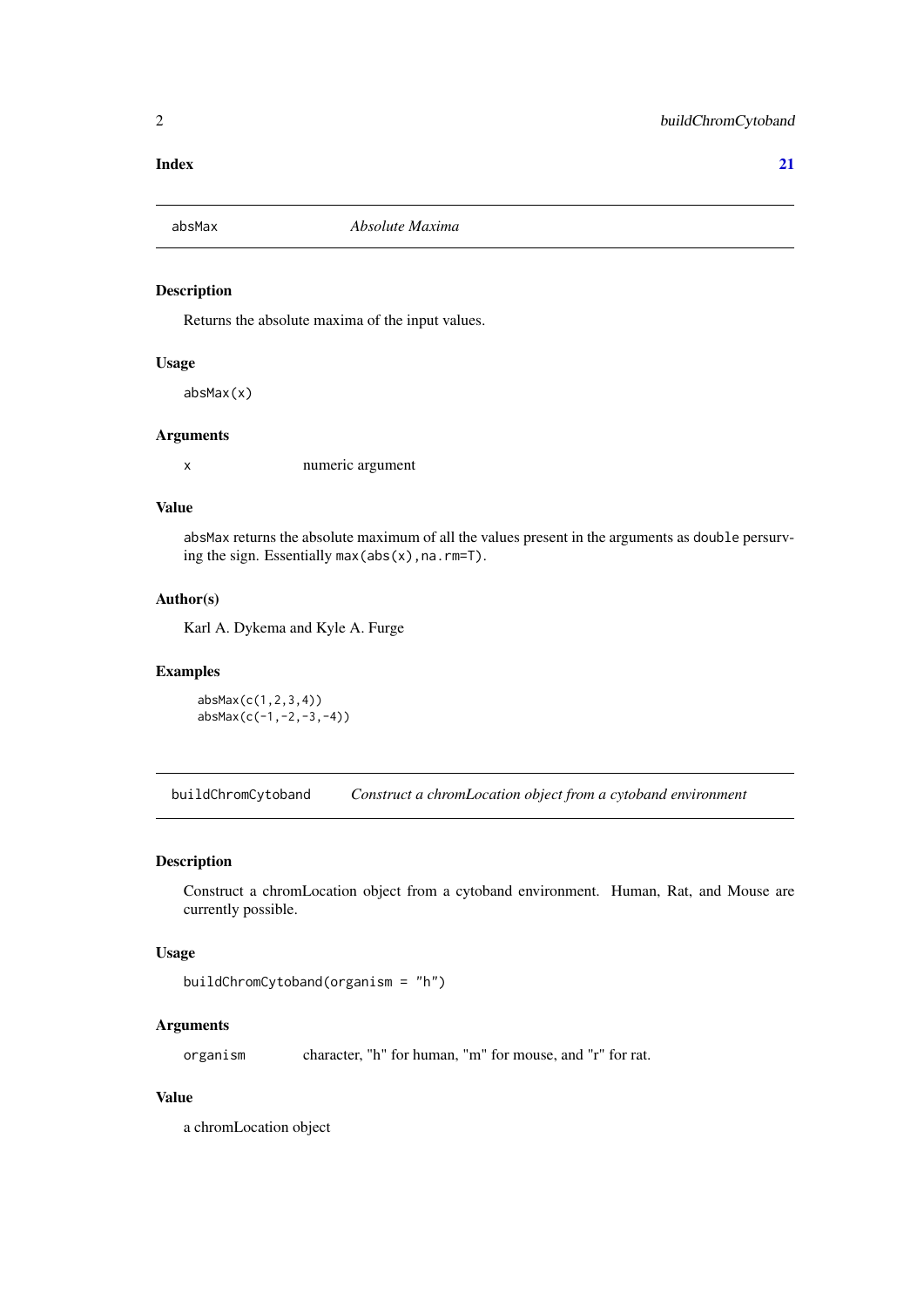#### <span id="page-2-0"></span>buildChromMap 3

#### Author(s)

Karl J. Dykema, <karl.dykema@vai.org> Kyle A. Furge, <kyle.furge@vai.org>

#### See Also

[buildChromLocation](#page-0-0)

#### Examples

```
humanBands <- buildChromCytoband("h")
humanBands@chromLocs[["1"]]
```
<span id="page-2-1"></span>buildChromMap *A function to generate an instantiation of a chromLocation class*

#### Description

This function will take take the name of a data package and build a chromLocation object representing regions of the genomes.

#### Usage

buildChromMap(dataPkg, regions)

#### Arguments

| dataPkg | The name of the data package to be used (a.k.a generated by AnnBuilder or<br>downloaded from Bioconductor web site |
|---------|--------------------------------------------------------------------------------------------------------------------|
| regions | a character vector of genome regions to be generated                                                               |

#### Details

This function is related to the buildChromLocation function found in the 'annotate' library. However, this function can be used to build specialized chromLocation objects based on gene mapping information. For example, a chromLocation object can be build specifically for human chromosome 1 by supplying chromosomal band information, such as c("1p1", "1p2", "1p3", "1q1", "1q2", "1q3", "1q4"). Genes that map to these regions are isolated and a chromLocation object is returned. Note that genes are isolated by 'grep'ing genome mapping information. Therefore the number of genes that are able to placed into a defined genetic region (i.e. 1q4) is dependent on the quality of the mapping information in the annotation data source.

Unfortunately, not too many pre-built annotation packages are available for spotted arrays off the Bioconductor Metadata web set. Use AnnBuilder to make one or get one from your core.

#### Value

A 'chromLocation' object representing the specified genomic regions and annotation data source

#### Author(s)

Kyle A. Furge <kyle.furge@vai.org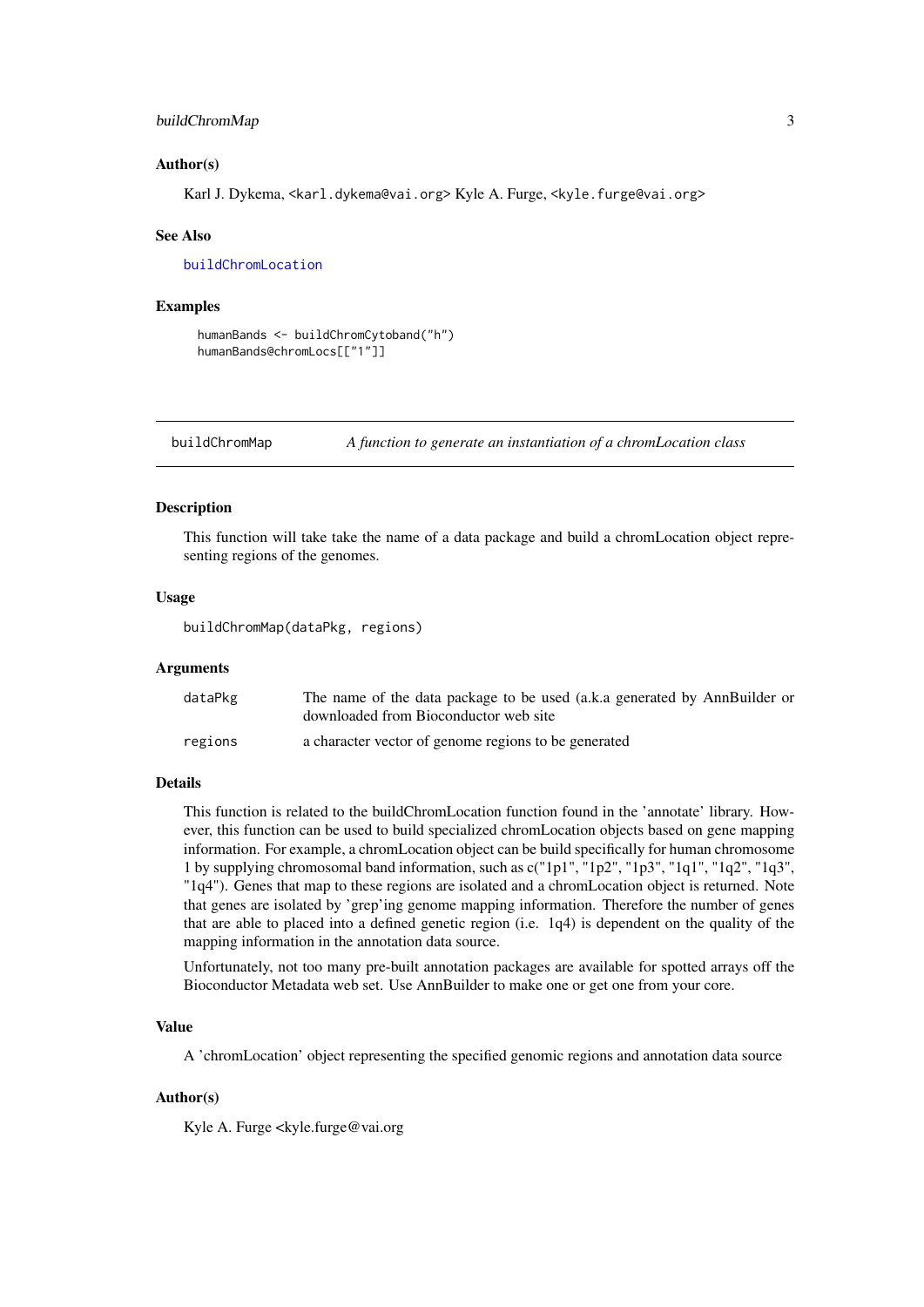#### See Also

[buildChromLocation](#page-0-0)

#### Examples

```
##
## NOTE: This requires an annotation package to work, it is provided for info only.
##
#if (require(hu6800)) {
# library(Biobase)
# library(annotate)
  ## Build a specific chrom arm
# chr1q <- buildChromMap("hu6800",c("1q1","1q2","1q3","1q4"))
  ## Build human data based on chrom arms
# data(Hs.arms)
# map <- buildChromMap("hu6800",Hs.arms)
#}
```
<span id="page-3-1"></span>cset2band *cset2band*

#### Description

This function will summarize gene expression data by cytogenetic band

#### Usage

```
cset2band(exprs, genome, chr = "ALL", organism = NULL, FUN = isAbnormal, ...)
```
#### Arguments

| exprs      | matrix of gene expression data or similar. The rownames must contain the gene<br>identifiers                     |
|------------|------------------------------------------------------------------------------------------------------------------|
| genome     | an associated chromLoc annotation object                                                                         |
| chr        | a character vector specifying the chromosomes to analyze                                                         |
| organism   | character, "h" for human, "m" for mouse, and "r" for rat.; defaults to NULL -<br>loads from chromLocation object |
| <b>FUN</b> | function by which to aggregate/summarize each cytogenetic band                                                   |
| $\cdots$   | extra arguments passed on to the aggregate/summary function                                                      |

<span id="page-3-0"></span>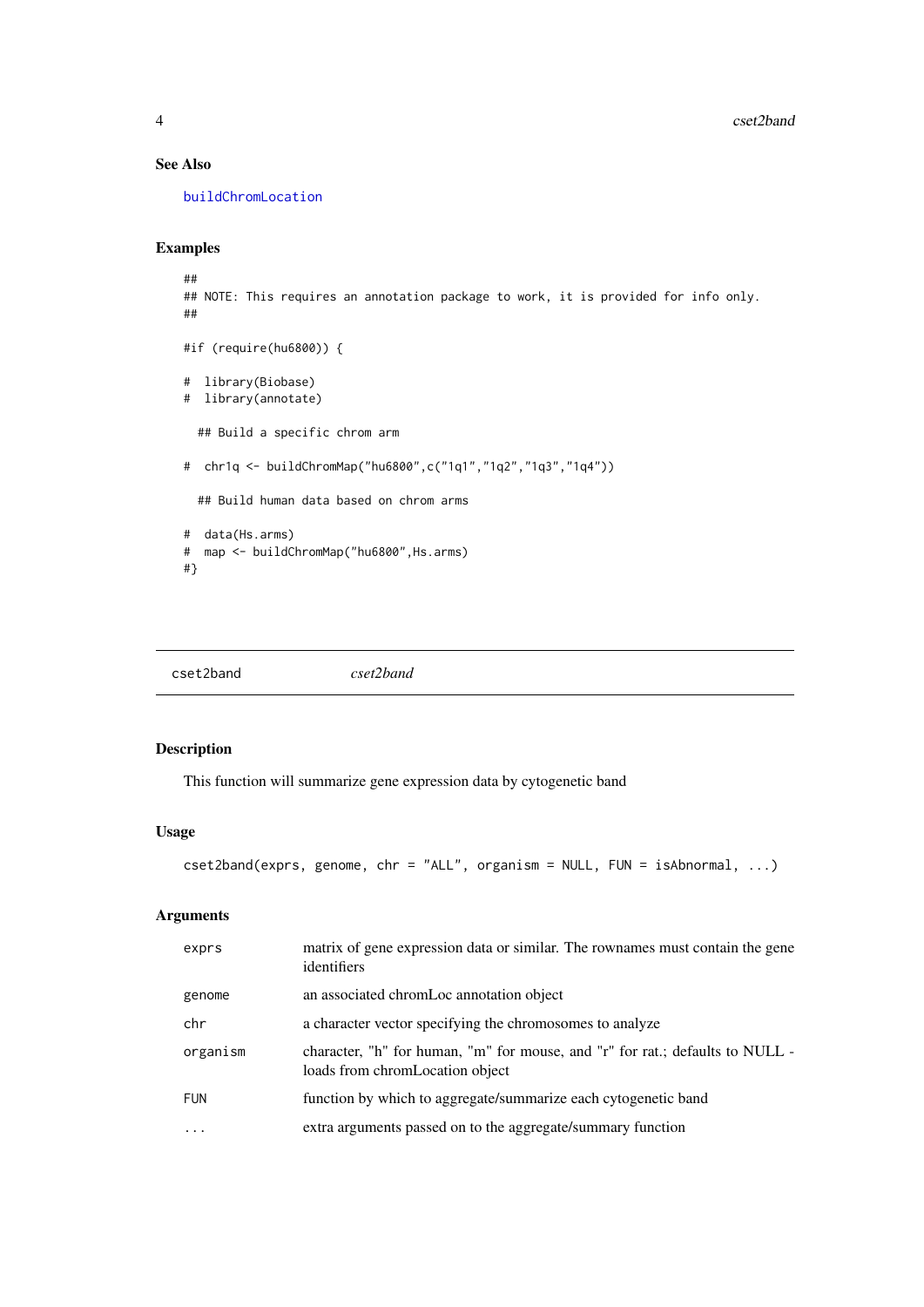#### <span id="page-4-0"></span>fromRevIsh 5

#### Details

This function loops through each band for a given organism and summarizes the data for genes that lie within each cytogenetic band based upon the input function. For example, a matrix of gene expression values could be used and the mean expression of each band be determined by passing the mean function. Alternative, DNA copy number gains or losses could be predicted using the reb function and regions of likely gain or losses be summarized by cytogenetic band using the isAbnormal function.

#### Value

a matrix with rows representing cytogenetic bands, and columns representing individual samples.

#### Author(s)

Karl Dykema

#### Examples

```
data(mcr.eset)
   data(idiogramExample)
## Create a vector with the index of normal samples
   norms <- grep("MNC",colnames(mcr.eset@exprs))
## Smooth the data using the default 'movbin' method,
## with the normal samples as reference and median centering
   cset <- reb(mcr.eset@exprs,vai.chr,ref=norms,center=TRUE)
## Mask the result to remove noise
   exprs <- cset[.-norms]
  exprs[abs(exprs) < 1.96] <- NA
## Starting data
   midiogram(exprs,vai.chr,method="i",col=.rwb,dlim=c(-4,4))
## Summarize each cytogenetic band
   banded <- cset2band(exprs,vai.chr,FUN=mean,na.rm=TRUE)
## Create chromLocation object based on human cytobands
   h.cyto <- buildChromCytoband(organism = "h")
## Plot all data using mideogram
   midiogram(banded,h.cyto,method="i",col=.rwb,dlim=c(-4,4))
```
fromRevIsh *Convert from revish strings to a matrix*

#### Description

This function will convert two lists of revish style strings to a matrix format.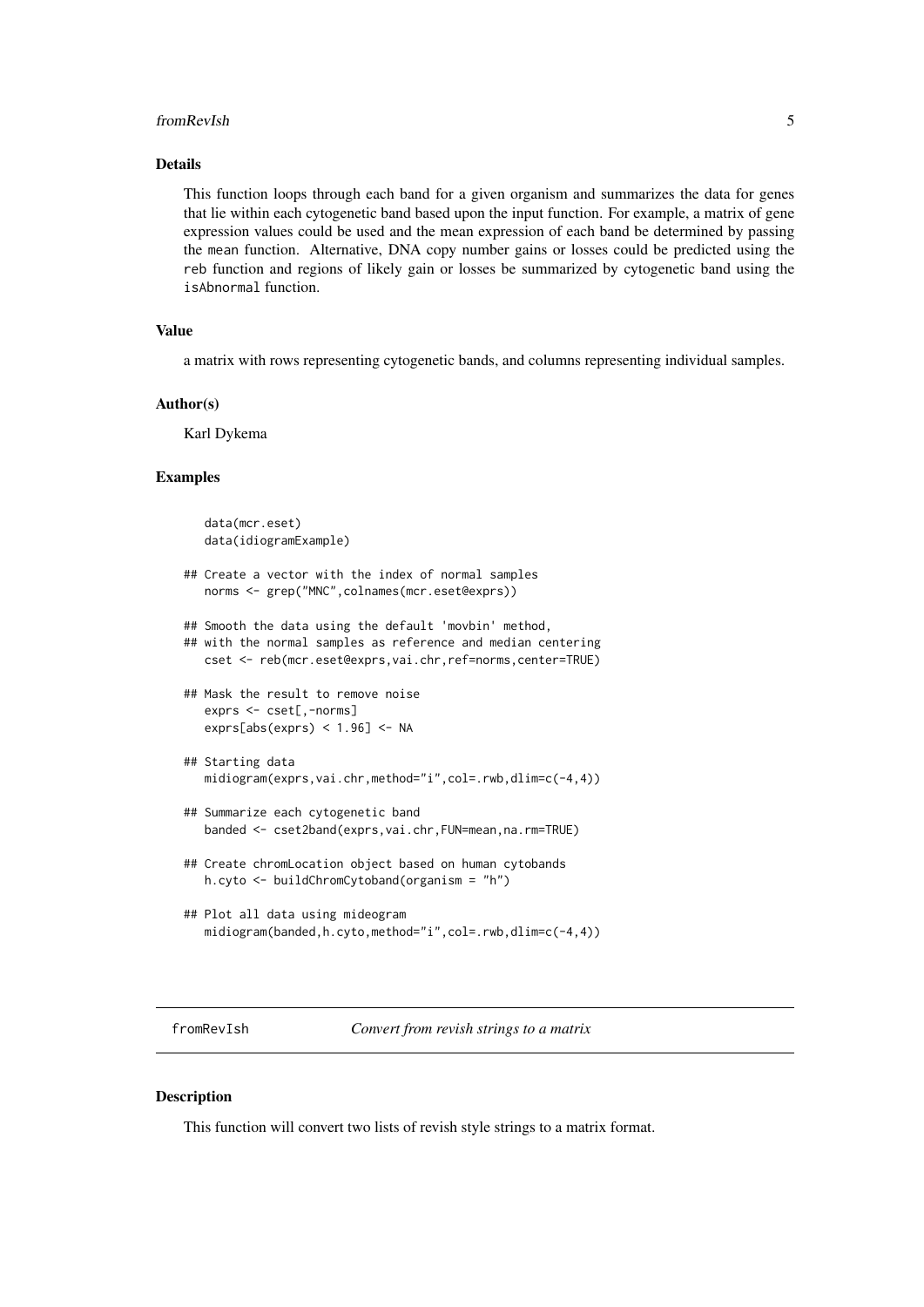#### Usage

```
fromRevIsh(enhList, dimList, chr, organism = "h")
```
#### Arguments

| enhList  | list of enhanced bands on each individual sample          |
|----------|-----------------------------------------------------------|
| dimList  | list of diminished bands on each individual sample        |
| chr      | chromosome to examine                                     |
| organism | character, "h" for human, "m" for mouse, and "r" for rat. |

#### Value

A matrix is returned. The rownames of this matrix correspond to the major bands located on that chromosome, and the columns correspond to the sample names.

#### Author(s)

Karl J. Dykema, <karl.dykema@vai.org> Kyle A. Furge, <kyle.furge@vai.org>

#### References

MCR eset data was obtained with permission. See PMID: 15377468

#### See Also

[reb](#page-13-1),[revish](#page-11-1)

#### Examples

mb.chr <- buildChromCytoband("h")

```
data(mcr.eset)
data(idiogramExample)
## Create a vector with the index of normal samples
norms <- grep("MNC",colnames(mcr.eset@exprs))
## Smooth the data using the default 'movbin' method, with the normal samples as reference and median centering
cset <- reb(mcr.eset@exprs,vai.chr,ref=norms,center=TRUE)
## Mask the cset to remove noise
exprs <- cset[,-norms]
exprs[abs(exprs) < 1.96] <- NA
## Extract the aberrations on the 5th chromosome
revish <- revish(exprs,vai.chr,"5")
## Convert back to matrix
reconverted <- fromRevIsh(revish[[1]],revish[[2]],"5")
```

```
layout(cbind(1,2))
idiogram(cset[,-norms],vai.chr,"5",method="i",dlim=c(-2,2),col=.rwb,main="chr 5 reb results")
idiogram(reconverted,mb.chr,"5",method="i",dlim=c(-1,1),col=.rwb,main="chr 5 converted \n and re-converted")
```
<span id="page-5-0"></span>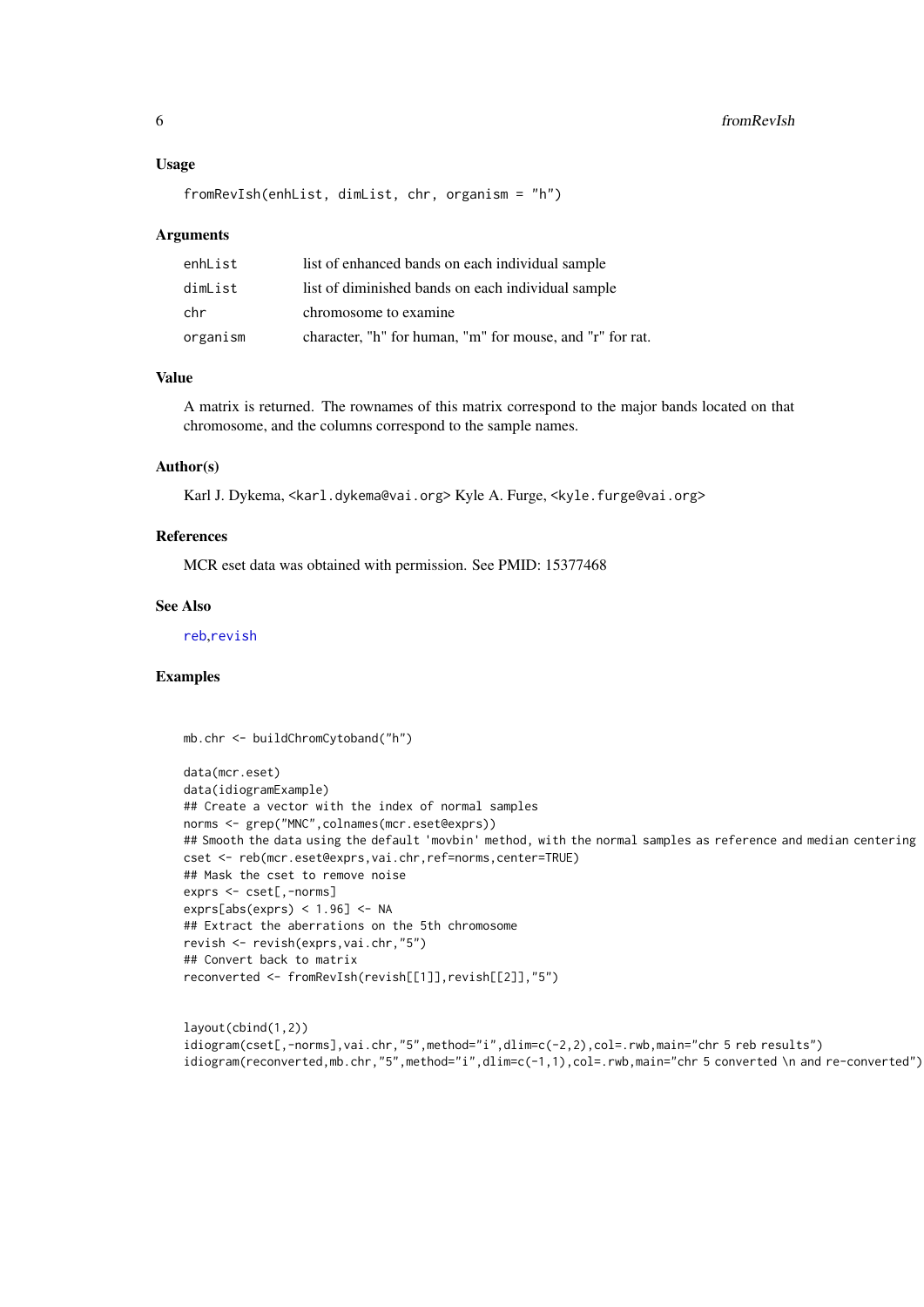<span id="page-6-0"></span>Hs.arms *Hs.arms*

#### Description

The data set gives the human chromosomal arms.

#### Usage

```
data(Hs.arms)
```
#### Format

```
The format is: chr [1:48] "1p" "1q" "2p" "2q" "3p" "3q" "4p" "4q" "5p" "5q" "6p" "6q" "7p" "7q"
"8p" "8q" "9p" ...
```
#### Source

International System of Human Cytogenetic Nomenclature (ISCN)

| isAbnormal |
|------------|
|------------|

#### Description

Returns 1 or -1 indicating a chromosomal change based upon an input percentage.

#### Usage

```
isAbnormal(x, percent = 0.5)
```
#### Arguments

|         | genomic data, can contain NA's              |
|---------|---------------------------------------------|
| percent | numeric argument - a fraction or percentage |

#### Details

This simple function is used by cset2band.

#### Author(s)

Karl Dykema

#### See Also

[cset2band](#page-3-1)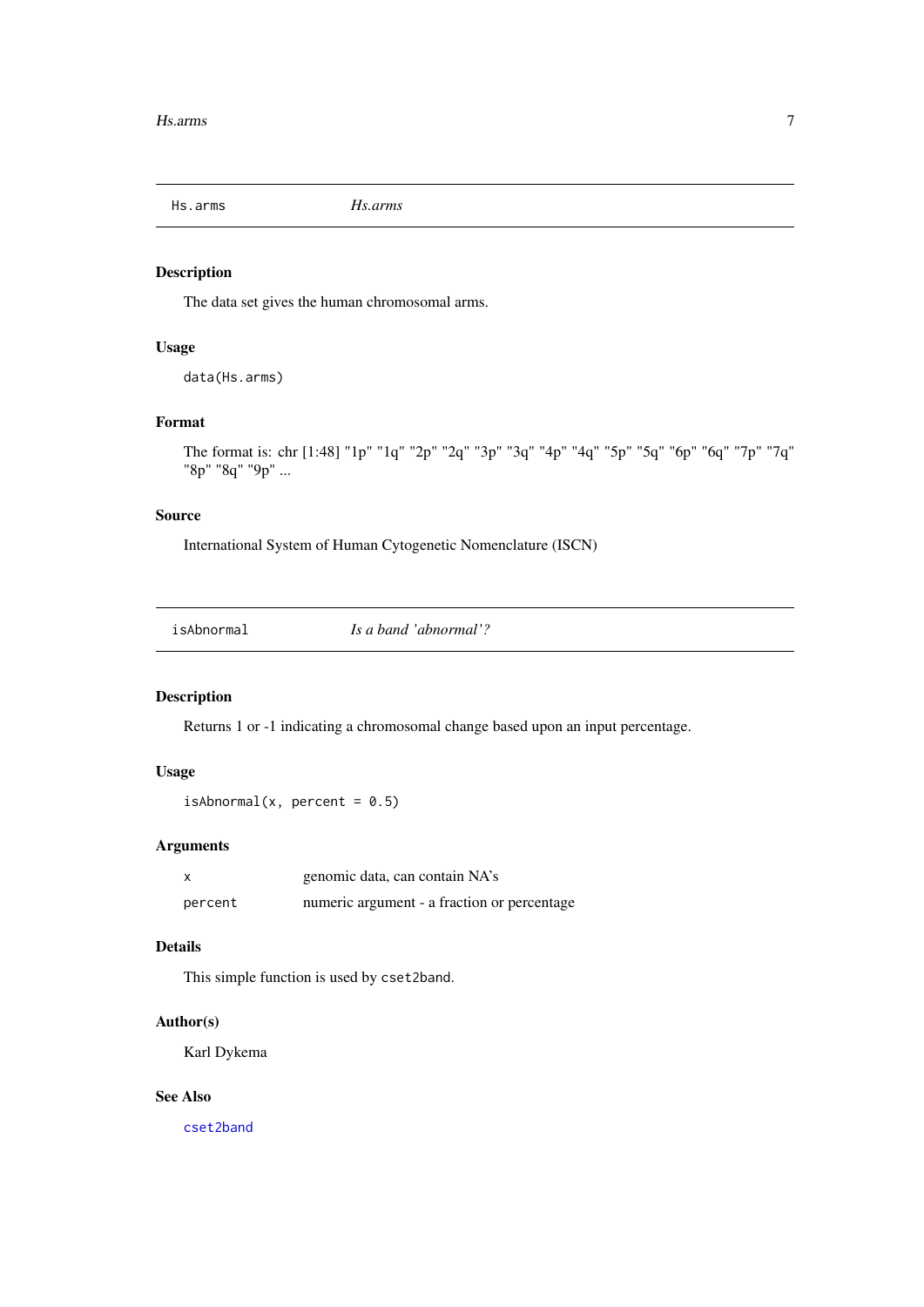<span id="page-7-0"></span>8 movbin and the contract of the contract of the contract of the contract of the contract of the contract of the contract of the contract of the contract of the contract of the contract of the contract of the contract of t

#### Examples

```
#Not abnormal
isAbnormal(c(1,NA))
#Abnormal; +
isAbnormal(c(1,NA,1))
#Abnormal; -
isAbnormal(c(1,NA,-1,-1,-1))
```
mcr.eset *Example exprSet and chromLocation objects*

#### Description

An example exprSet and a chromLocation object generated from an gene expression profiling experiment of leukemic and normal blood cells. Profiling was done on custom pin-printed cDNA arrays.

#### Usage

data(mcr.eset)

#### Source

Lindvall C, Furge K, Bjorkholm M, Guo X, Haab B, Blennow E, Nordenskjold M, Teh BT. Combined genetic and transcriptional profiling of acute myeloid leukemia with normal and complex karyotypes. Haematologica. 2004 Sep;89(9):1072-81 PMID: 15377468

#### Examples

data(mcr.eset)

str(mcr.eset)

<span id="page-7-1"></span>movbin *movbin*

#### Description

This function analyzes ordered data series to identify regional biases using an moving (running) approximated binomial test.

#### Usage

movbin(v,span=NULL,summarize=mean)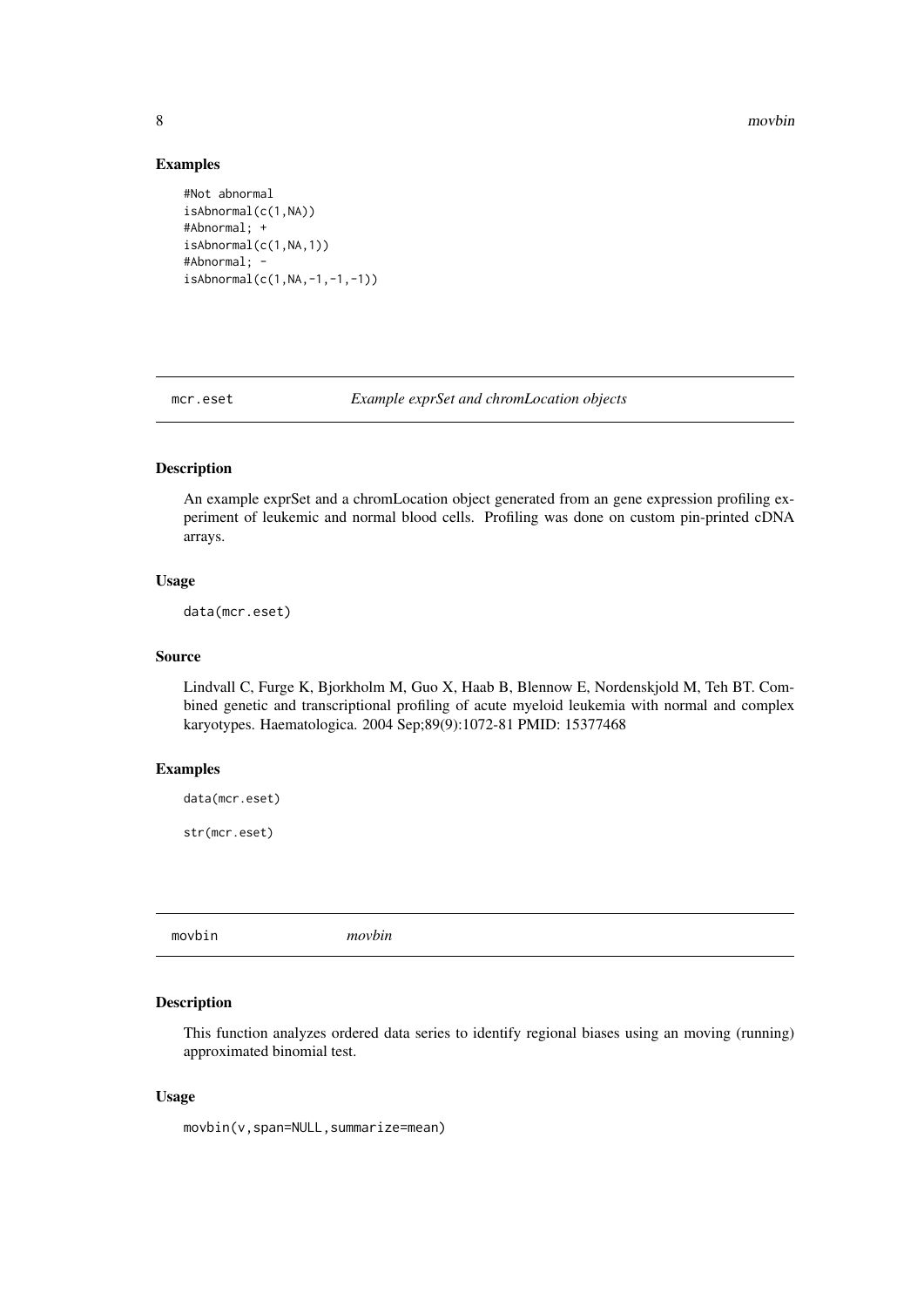#### movbin 9

#### Arguments

| v         | data vector                                                                                                                                                                                                                                                                                                                |
|-----------|----------------------------------------------------------------------------------------------------------------------------------------------------------------------------------------------------------------------------------------------------------------------------------------------------------------------------|
| span      | numeric vector. Each element is used to define the number of points to include<br>when the approximated binomial test is applied to v. While mixed for the de-<br>faults, the span can be specified as fraction of the observation or actual sizes, but<br><i>not</i> a mixture - defaults to: $seq(25.length(v)*.3_by=5)$ |
| summarize | function that is used to summarize the results from multiple spans. if NULL, a<br>matrix with length (span) rows and length $(v)$ columns is returned.                                                                                                                                                                     |

#### Details

movbin applies a moving binomial test to sequential windows of elements of v. Within each span a z-score from an approximated binomial is computed such that  $z=(2*r -n)/sqrt(n)$  where r is the number of positive relative gene expression values and n is the number of non-zero values within each window.

For convenience, this function allows for the specification of multiple window sizes using the span argument. The result of a movbin call will generate a matrix with length(span) rows and length(v) columns. Each row of the matrix represents the data generated from each span. This matrix can be returned or the matrix from can be condensed to a single vector of length v by applying a summary function summarize to the matrix columns.

#### Value

Either a matrix or a vector containing the summarized z-scores from the applied binomial test.

#### Author(s)

Kyle A. Furge, Ph.D., <kyle.furge@vai.org> and Karl J. Dykema, <karl.dykema@vai.org>

#### Examples

lines(mb[1,])

```
x < -c (rnorm(50, mean=1), rnorm(50, mean=-1), rnorm(100))
layout(1:2)
plot(x,type="h",ylim=c(-5,5))
## apply the approximated binomial with a single span
mb <- movbin(x,span=25,summarize=NULL)
```

```
## try a few different span ranges
mb <- movbin(x,span=c(10,25,50),summarize=NULL)
lines(mb[1,]) ## span of 10
lines(mb[2,]) ## span of 25
lines(mb[3,]) ## span of 50
```

```
## average the results from the different spans
plot(x,type="h",ylim=c(-5,5))
```

```
mb <- movbin(x,span=c(10,25,50),summarize=mean)
lines(mb,col="blue")
```

```
mb <- movbin(x,span=c(10,25,50),summarize=median)
lines(mb,col="red")
```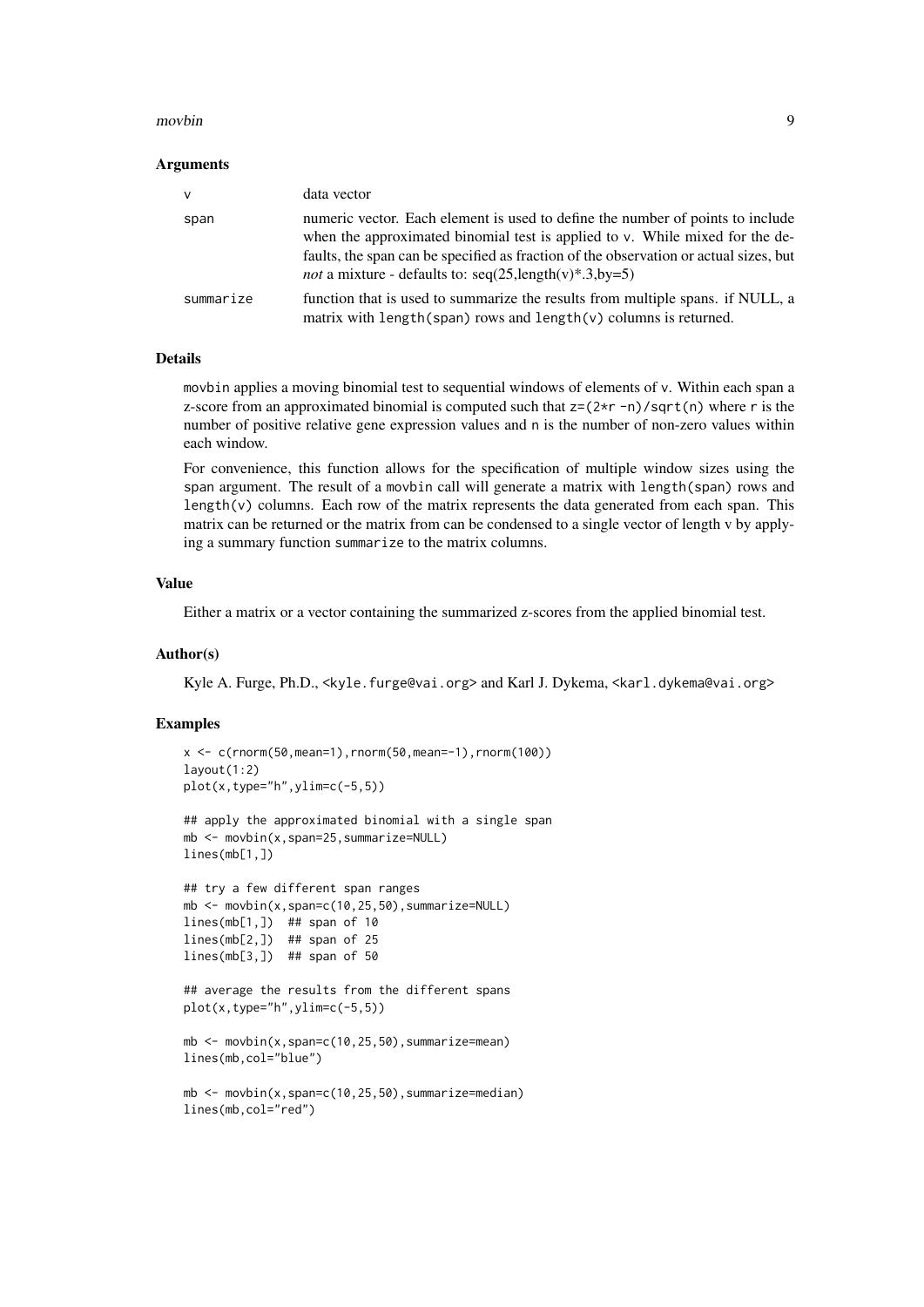<span id="page-9-0"></span>movt *movt*

#### Description

This function analyzes ordered data series to identify regional biases using an moving (running) approximated t-test.

#### Usage

movt(v,span=NULL,summarize=mean)

#### Arguments

| $\vee$    | data vector                                                                                                                                                                                                                                                                                                                  |
|-----------|------------------------------------------------------------------------------------------------------------------------------------------------------------------------------------------------------------------------------------------------------------------------------------------------------------------------------|
| span      | numeric vector. Each element is used to define the number of points to include<br>when the approximated binomial test is applied to v. While mixed for the de-<br>faults, the span can be specified as fraction of the observation or actual sizes, but<br><i>not</i> a mixture - defaults to: $seq(25, length(v)*.3, by=5)$ |
| summarize | function that is used to summarize the results from multiple spans. if NULL, a<br>matrix with length (span) rows and length $(v)$ columns is returned.                                                                                                                                                                       |

#### Details

movt acts very similar to movbin

#### Value

Either a matrix or a vector containing the summarized z-scores from the applied t-test.

#### Author(s)

Kyle A. Furge, Ph.D., <kyle.furge@vai.org> and Karl J. Dykema, <karl.dykema@vai.org>

#### See Also

[movbin](#page-7-1)

#### Examples

```
x < -c(rnorm(50,mean=1),rnorm(50,mean=-1),rnorm(100))
layout(1:2)
plot(x,type="h",ylim=c(-5,5))
## apply the approximated binomial with a single span
mb <- movbin(x,span=25,summarize=NULL)
lines(mb[1,])
## try a few different span ranges
mb \leq movt(x,span=c(10,25,50),summarize=NULL)
lines(mb[1,]) ## span of 10
lines(mb[2,]) ## span of 25
lines(mb[3,]) ## span of 50
```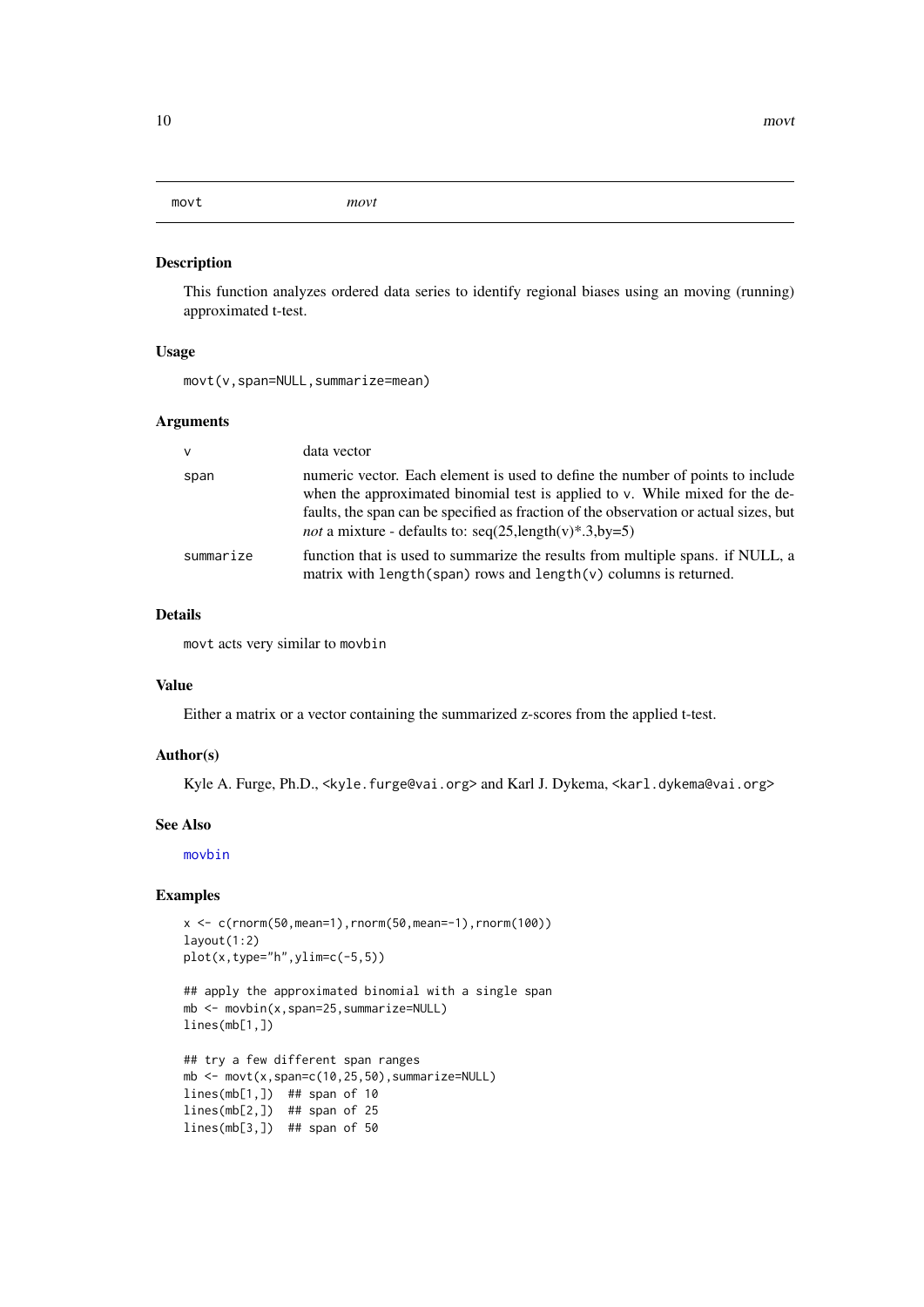#### <span id="page-10-0"></span>naMean 11

```
## average the results from the different spans
plot(x, type="h", ylim=c(-5,5))mb \leq movt(x, span=c(10, 25, 50), summarize=mean)
lines(mb,col="blue")
mb \leq movt(x, span=c(10, 25, 50), summarize=median)
lines(mb,col="red")
mb \leq movt(x,span=c(10,25,50),summarize=max)
lines(mb,col="green")
```
#### naMean *Wrapper function for the arithmetic mean*

#### Description

Simple call to mean with the na.rm option set to TRUE.

#### Usage

naMean(x)

#### Arguments

x An R object

#### Value

The arithmetic mean of the values in x.

#### Examples

mean(c(1,2,3,NA),na.rm=TRUE) naMean(c(1,2,3,NA))

<span id="page-10-1"></span>regmap *image function wrapper*

#### Description

A simple wrapper around the image function

#### Usage

```
regmap(m,scale=c(-6,6),na.color=par("bg"),...)
```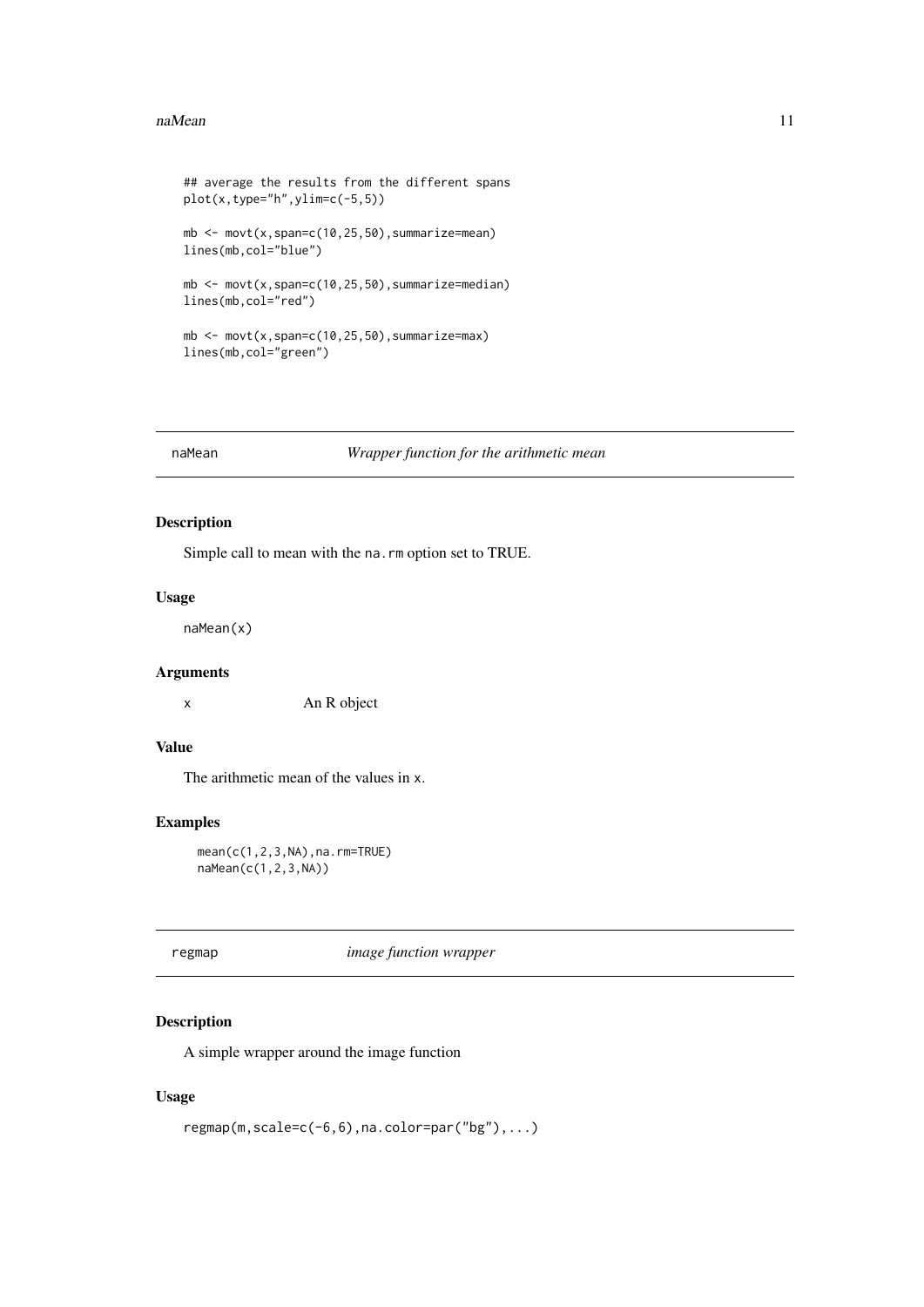<span id="page-11-0"></span>12 revish

#### Arguments

| m                       | a matrix                                                            |
|-------------------------|---------------------------------------------------------------------|
| scale                   | Include a graph scale showing this range of values 'image' function |
| na.color                | the color to draw over NA values                                    |
| $\cdot$ $\cdot$ $\cdot$ | additional paramters to 'image'                                     |

#### Details

A small wrapper around the 'image' function to display genome region summary statistics. Additional parameters will be passed along to the image function.

The scale argument is a two-element vector that provides a floor and ceiling for the matrix and allows a crude scale bar to be included on the lower potion of the graph.

For other colors consider using the geneplotter (dChip.colors) or marrayPlots (maPalette) library functions (i.e. regmap(m, col=dChipColors(50)))

#### Author(s)

Kyle A. Furge

#### See Also

[image](#page-0-0),[summarizeByRegion](#page-15-1)

#### Examples

```
m <- matrix(rnorm(6*4),ncol=6)
colnames(m) \leftarrow c(1:6)rownames(m) <- c("1p","1q","2p","2q")
regmap(m,scale=c(-1,1))
```
<span id="page-11-1"></span>revish *Creation of CGH (reverse in situ hybridization) style character strings*

#### Description

This function returns a two lists of character strings. These two lists correspond to the enhanced and diminished chromosomal bands.

#### Usage

```
revish(cset, genome, chr, organism = NULL)
```
#### Arguments

| cset     | expression set containing cytogenetic predictions, see reb                                                                                                                                                            |
|----------|-----------------------------------------------------------------------------------------------------------------------------------------------------------------------------------------------------------------------|
| genome   | chromLocation object containing annotation information                                                                                                                                                                |
| chr      | chromosome to examine                                                                                                                                                                                                 |
| organism | if NULL, determination of the host organism will be retrieved from the organism<br>slot of the chromLocation object. Otherwise "h", "r", or "m" can be used to<br>specify human, rat, or mouse chromosome information |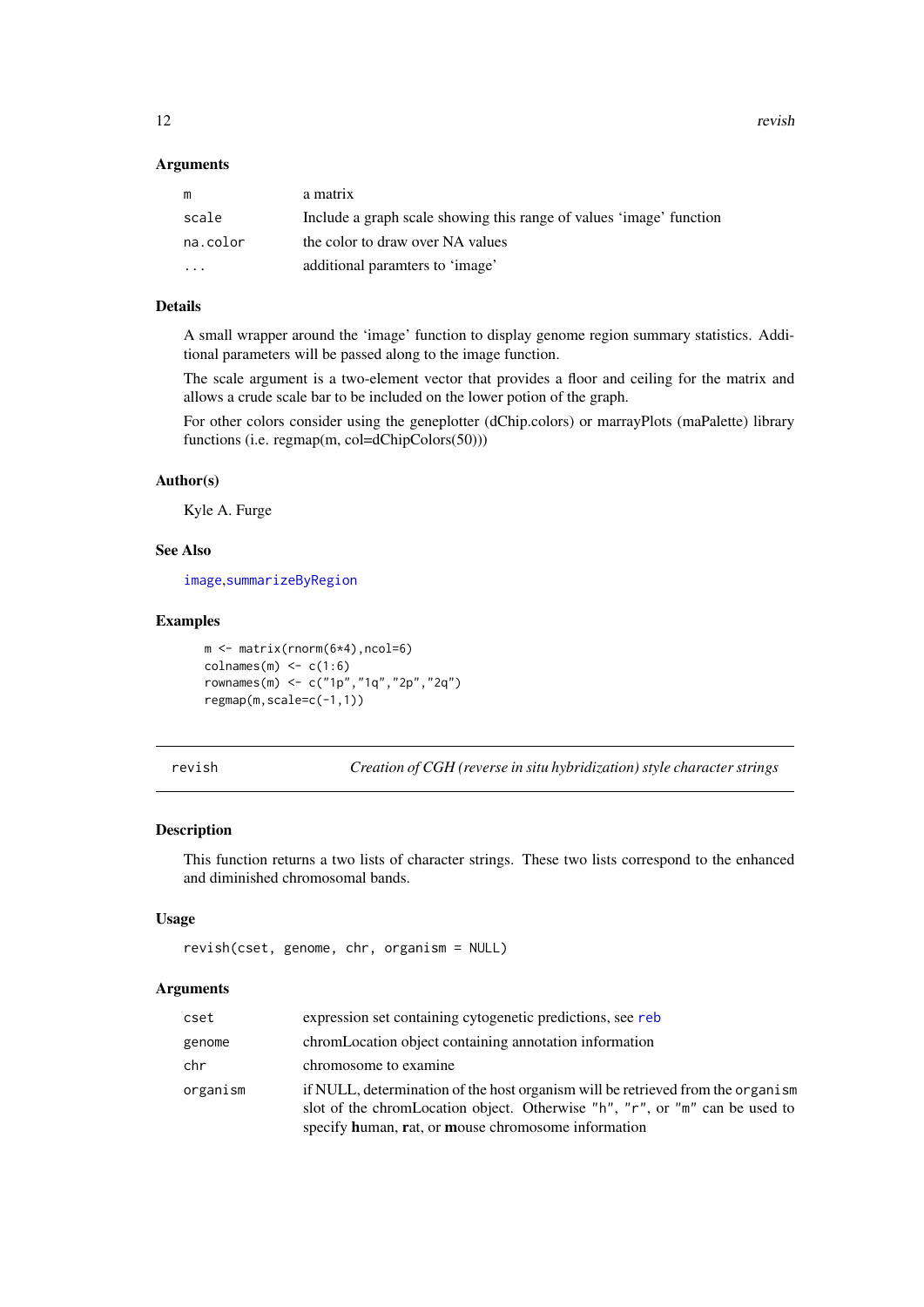#### <span id="page-12-0"></span>Value

| enh | list of enhanced bands on each individual sample   |
|-----|----------------------------------------------------|
| dim | list of diminished bands on each individual sample |

#### Author(s)

Karl J. Dykema, <karl.dykema@vai.org> Kyle A. Furge, <kyle.furge@vai.org>

#### References

Furge KA, Dykema KJ, Ho C, Chen X. Comparison of array-based comparative genomic hybridization with gene expression-based regional expression biases to identify genetic abnormalities in hepatocellular carcinoma. BMC Genomics. 2005 May 9;6(1):67. PMID: 1588246

MCR eset data was obtained with permission. See PMID: 15377468

#### See Also

[reb](#page-13-1)

#### Examples

```
data(idiogramExample)
ix \leftarrow abs(colo.eset) > .225colo.eset[ix] <- NA
idiogram(colo.eset,ucsf.chr,"14",method="i",dlim=c(-1,1),col=.rwb)
revlist<- revish(colo.eset,ucsf.chr,"14")
str(revlist)
```

| rmAmbigMappings | Remove genes that map to multiple chromosomes from a chromLoca- |
|-----------------|-----------------------------------------------------------------|
|                 | <i>tion object</i>                                              |

#### Description

Due to the automated probe annotation, a subset of probes can be "confidently" mapped to multiple chromosomes on the genome.

This can cause some confusion if you are trying to perform certain types of data analysis.

This function examines a chromLocation object and removes probes that map to multiple chromosomes.

#### Usage

rmAmbigMappings(cL)

#### Arguments

cL an existing chromLocation object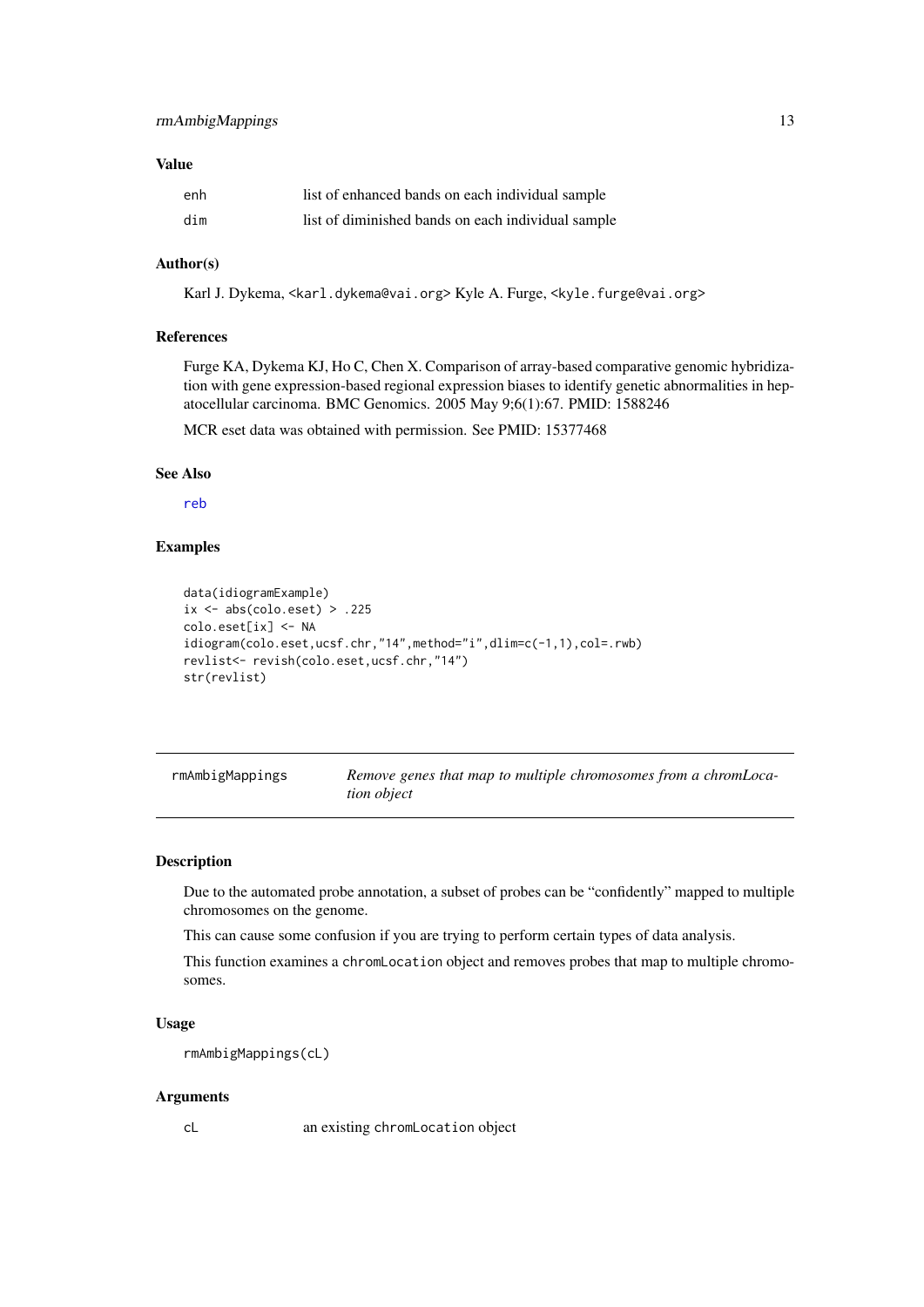#### Value

A chromLocation object

#### Author(s)

Kyle A. Furge

#### See Also

[buildChromLocation](#page-0-0)

#### Examples

```
##
## NOTE: This requires an annotation package to work, it is provided for info only.
##
#if (require(hu6800)) {
# library(Biobase)
# library(annotate)
  ## Build a specific chrom arm
# cL <- buildChromLocation("hu6800")
# cleanCL <- rmAmbigMappings(cL)
#}
```
smoothByRegion *reb*

#### <span id="page-13-1"></span>Description

This function "smooths" gene expression data to assist in the identification of regional expression biases.

#### Usage

```
reb(eset, genome, chrom = "ALL", ref = NULL, center = FALSE,
aggrfun=absMax, method = c("movbin", "supsmu", "lowess","movt"), ...)
```
#### Arguments

| eset   | the expression set to analyze                                                                                                           |
|--------|-----------------------------------------------------------------------------------------------------------------------------------------|
| genome | an associated chromLoc annotation object                                                                                                |
| chrom  | a character vector specifying the chromosomes to analyze                                                                                |
| ref    | a vector containing the index of reference samples from which to make compar-<br>isons. Defaults to NULL (internally referenced samples |
| center | boolean - re-center gene expression matrix columns. Helpful if ref is used                                                              |

<span id="page-13-0"></span>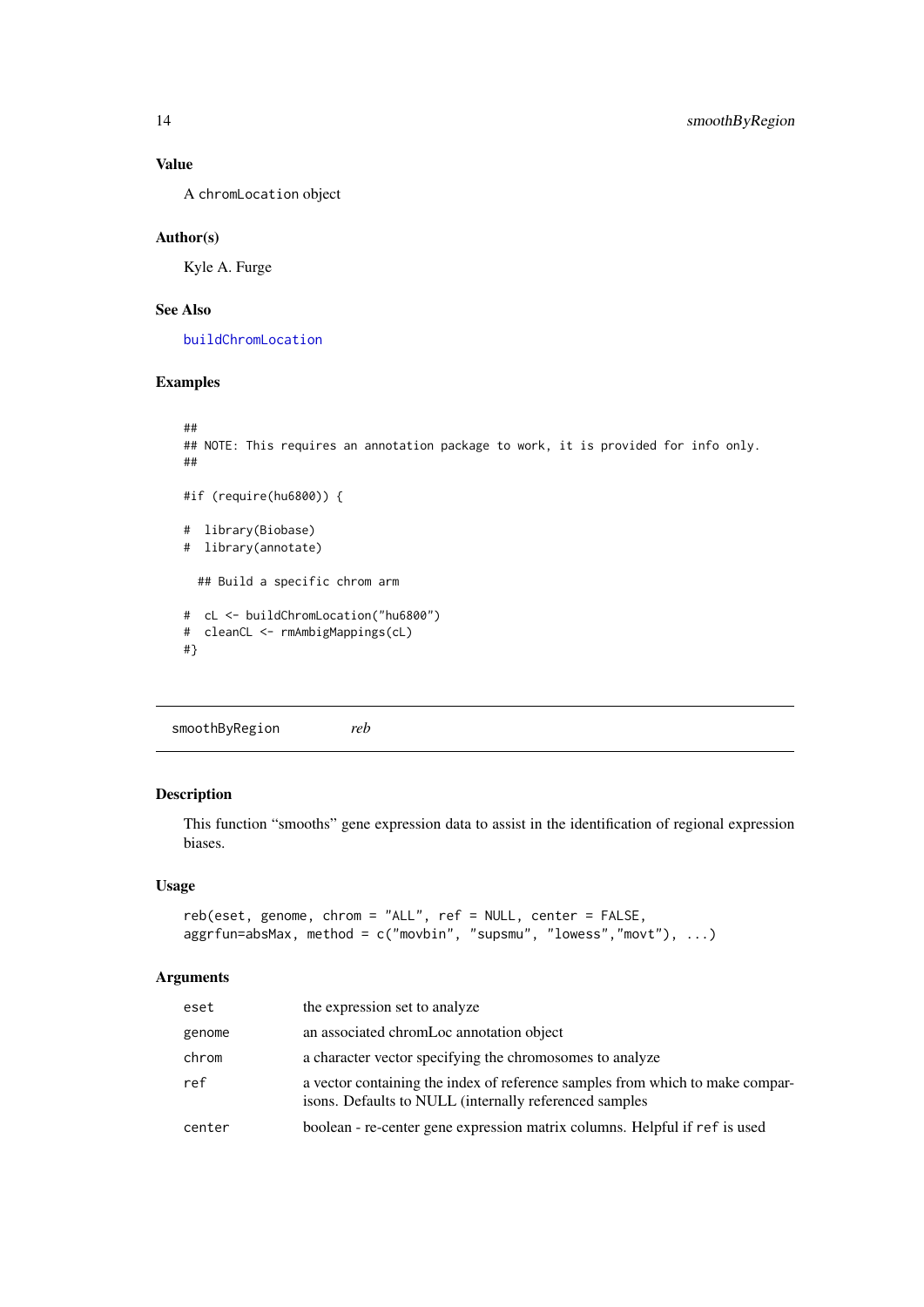<span id="page-14-0"></span>

| aggrfun   | a function to summarizes/aggregates gene expression values that map to the<br>same locations. Defaults to the maximum absolute value abs Max. If NULL,<br>all values are included. |
|-----------|------------------------------------------------------------------------------------------------------------------------------------------------------------------------------------|
| method    | smoothing function to use - either "supmu", "lowess", "movbin" or "movt".                                                                                                          |
| $\ddotsc$ | additional paramaters to pass along to the smoothing function                                                                                                                      |

#### Details

reb returns an eset that contains predictions of regional expression bias using data smoothing approachs. The exprSet is separated into subsets based on the genome chromLocation object and the gene expression data within the subsets is organized by genomic location and smoothed. In addition, the approx function is used to estimate data between any missing values. This was implimented so the function follows the 'principles of least astonishment'.

Smoothing approachs are most straightforwardly applied by comparing a set of test samples to a set of control samples. For single color experiments, the control samples can be specified using the ref argument and the comparisons are generated internal to the reb function. This argument can also be used for two-color experiments provided both the test and control samples were run against a common reference.

If multiple clones map to the same genomic locus the aggrfun argument can be used to summarize the overlapping expression values to a single summarized value. This is can be helpful in two situtations. First, the supsum and lowess smoothing functions do not allow for duplicate values. Currently, if duplicate values are found and these smoothing functions are used, the duplicate values are simply discard. Second, if 50 copies of the actin gene are present on a the array and actin changes expression under a given condition, it may appear as though a regional expression bias exists as 50 values within a region change expression. Summarizing the 50 expression values to a single value can partially correct for this effect.

The idiogram package can be used to plot the regional expression bias.

#### Value

An exprSet

#### Author(s)

Kyle A. Furge, <kyle.furge@vai.org> Karl J. Dykema, <karl.dykema@vai.org>

#### References

Furge KA, Dykema KJ, Ho C, Chen X. Comparison of array-based comparative genomic hybridization with gene expression-based regional expression biases to identify genetic abnormalities in hepatocellular carcinoma. BMC Genomics. 2005 May 9;6(1):67. PMID: 1588246

MCR eset data was obtained with permission. See PMID: 15377468

#### See Also

[movbin](#page-7-1),idiogram

#### Examples

- # The mcr.eset is a two-color gene expression exprSet
- # with cytogenetically complex (MCR) and normal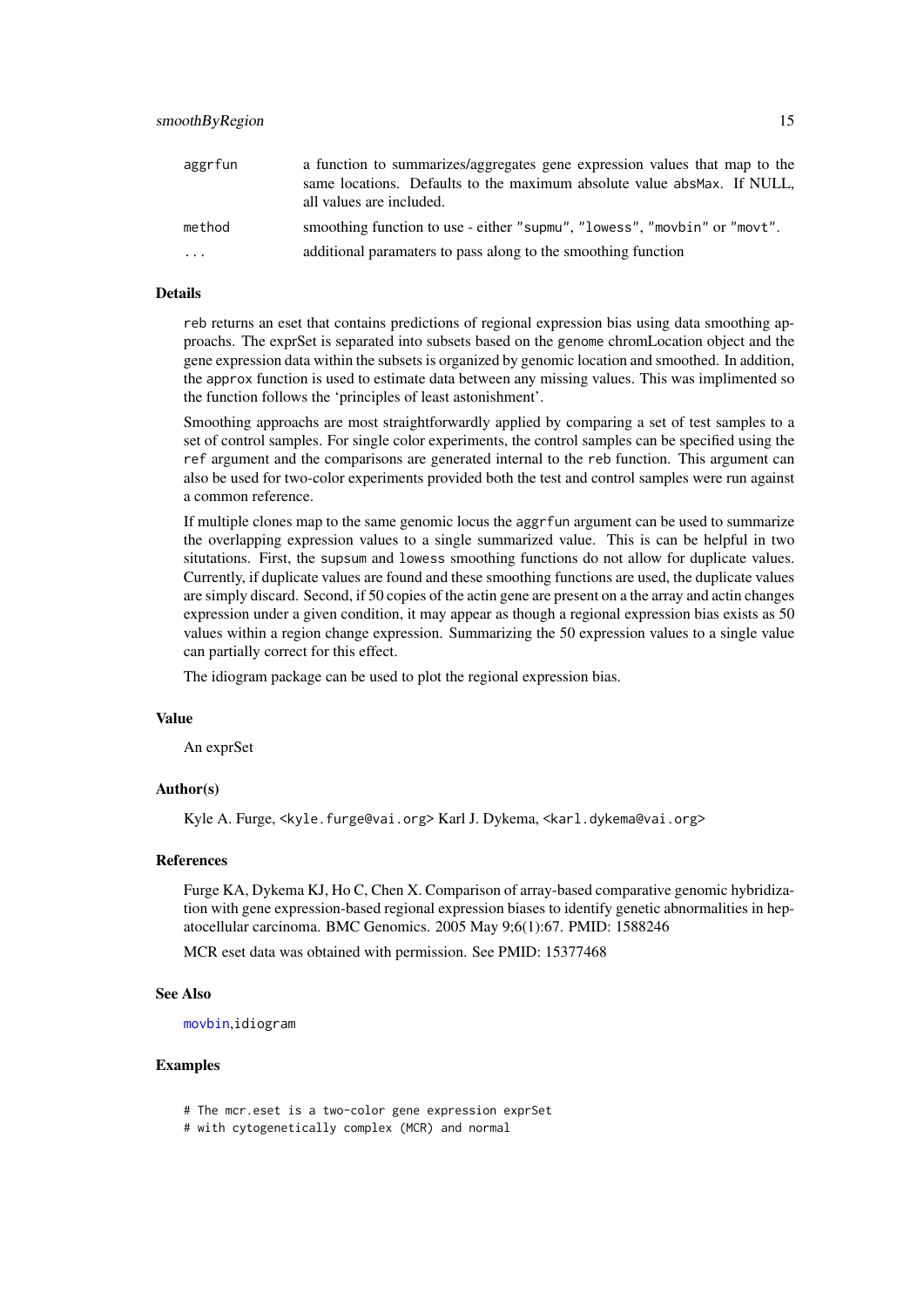```
# control (MNC) samples which are a pooled-cell line reference.
data("mcr.eset")
data(idiogramExample)
## Create a vector with the index of normal samples
norms <- grep("MNC",colnames(mcr.eset@exprs))
## Smooth the data using the default 'movbin' method,
## with the normal samples as reference
cset <- reb(mcr.eset@exprs,vai.chr,ref=norms,center=TRUE)
## Display the results with midiogram
midiogram(cset@exprs[,-norms],vai.chr,method="i",dlim=c(-5,5),col=.rwb)
```
<span id="page-15-1"></span>summarizeByRegion *Compute Summary Statistics of Genome Regions*

#### Description

Splits the data into subsets based on genome mapping information, computes summary statistics for each region, and returns the results in a convenient form. (cgma stands for Comparative Genomic Microarray Analysis)

This function supplies a t.test function at the empirically derived significance threshold (p.value = 0.005)

#### Usage

cgma(eset, genome, chrom="ALL",ref=NULL,center=TRUE,aggrfun=NULL, p.value=0.005, FUN=t.test, verb

#### Arguments

| eset       | an exprSet object                                                                                                                               |
|------------|-------------------------------------------------------------------------------------------------------------------------------------------------|
| genome     | an chromLocation object, such as on produced by buildChromLocation or build-<br>ChromMap                                                        |
| chrom      | a character vector specifying the chromosomes to analyze                                                                                        |
| ref        | a vector containing the index of reference samples from which to make compar-<br>isons. Defaults to NULL (internally referenced samples)        |
| center     | boolean - re-center gene expression matrix columns. Helpful if ref is used                                                                      |
| aggrfun    | a function to summarizes/aggregates gene expression values that map to the<br>same locations. If NULL, all values are included. Also see absMax |
| p.value    | p value cutoff, NA for all results, or TRUE for all tast and p values                                                                           |
| <b>FUN</b> | function by which to summarize the data                                                                                                         |
| verbose    | boolean - print verbose output during execution?                                                                                                |
| explode    | boolean - explode summary matrix into a full expression set?                                                                                    |
| $\cdots$   | further arguments pass to or used by the function                                                                                               |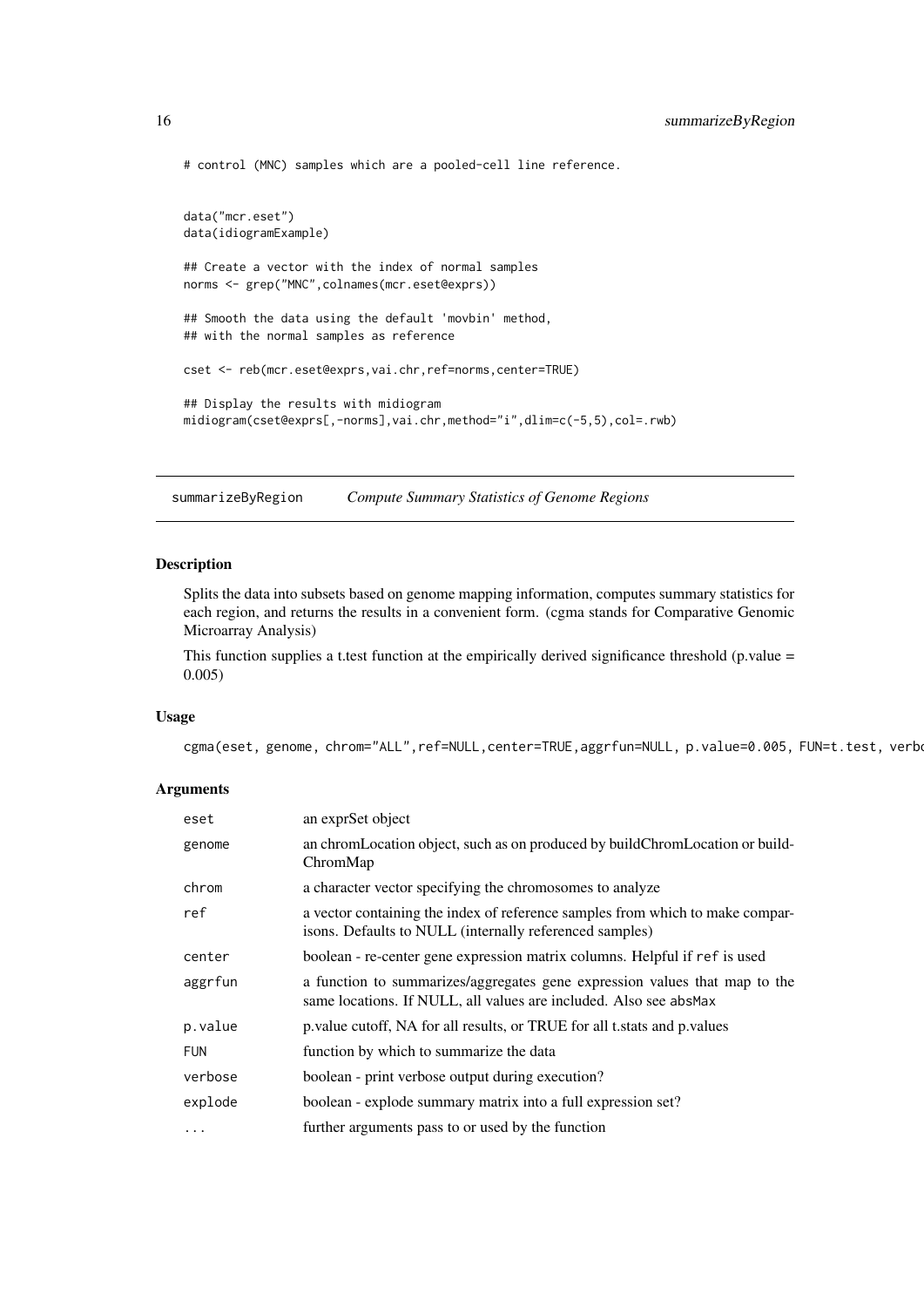#### <span id="page-16-0"></span>Details

Gene expression values are separated into subsets that based on the 'chromLocation' object argument. For example, buildChromMap can be used to produce a 'chromLocation' object composed of the genes that populate human chromosome 1p and chromosome 1q. The gene expression values from each of these regions are extracted from the 'exprSet' and a summary statistic is computed for each region.

cgma is most straightforwardly used to identify regional gene expression biases when comparing a test sample to a reference sample. For example, a number of simple tests can be used to determine if a genomic region contains a disproportionate number of positive or negative log transformed gene expression ratios. The presence of such a regional expression bias can indicates an underlying genomic abnormality.

If multiple clones map to the same genomic locus the aggregate.by.loc argument can be used to include a summary value for the overlapping expression values rather then include all of the individual gene expression values. For example, if 50 copies of the actin gene are on a particular array and actin changes expression under a given condition, it may appear as though a regional expression bias exists as 50 values in a small region change expression.

regmap is usually the best way to plot results of this function. idiogram can also be used if you set the "explode" argument to TRUE.

[buildChromLocation.2](#page-0-0) can be used to create a chromLocation object in which the genes can be divided a number of different ways. Separating the data by chromosome arm was the original intent. If you use [buildChromLocation.2](#page-0-0) with the "arms" argument to build your chromLocation object, set the "chrom" argument to "arms" in this function.

#### Value

m A matrix of summary statistics

#### Author(s)

Kyle A. Furge

#### References

Crawley and Furge, Genome Biol. 2002;3(12):RESEARCH0075. Epub 2002 Nov 25.

#### See Also

[buildChromMap](#page-2-1),[tBinomTest](#page-17-1),[regmap](#page-10-1),[buildChromLocation.2](#page-0-0)

#### Examples

```
## Not run:
##
## NOTE: This requires an annotation package to work.
## In this example packages "hu6800" and "golubEsets" are used.
## They can be downloaded from http://www.bioconductor.org
## "hu6800" is under MetaData, "golubEsets" is under Experimental Data.
if(require(hu6800) && require(golubEsets)) {
  data(Golub_Train)
  cloc <- buildChromMap("hu6800",c("1p","1q","2p","2q","3p","3q"))
```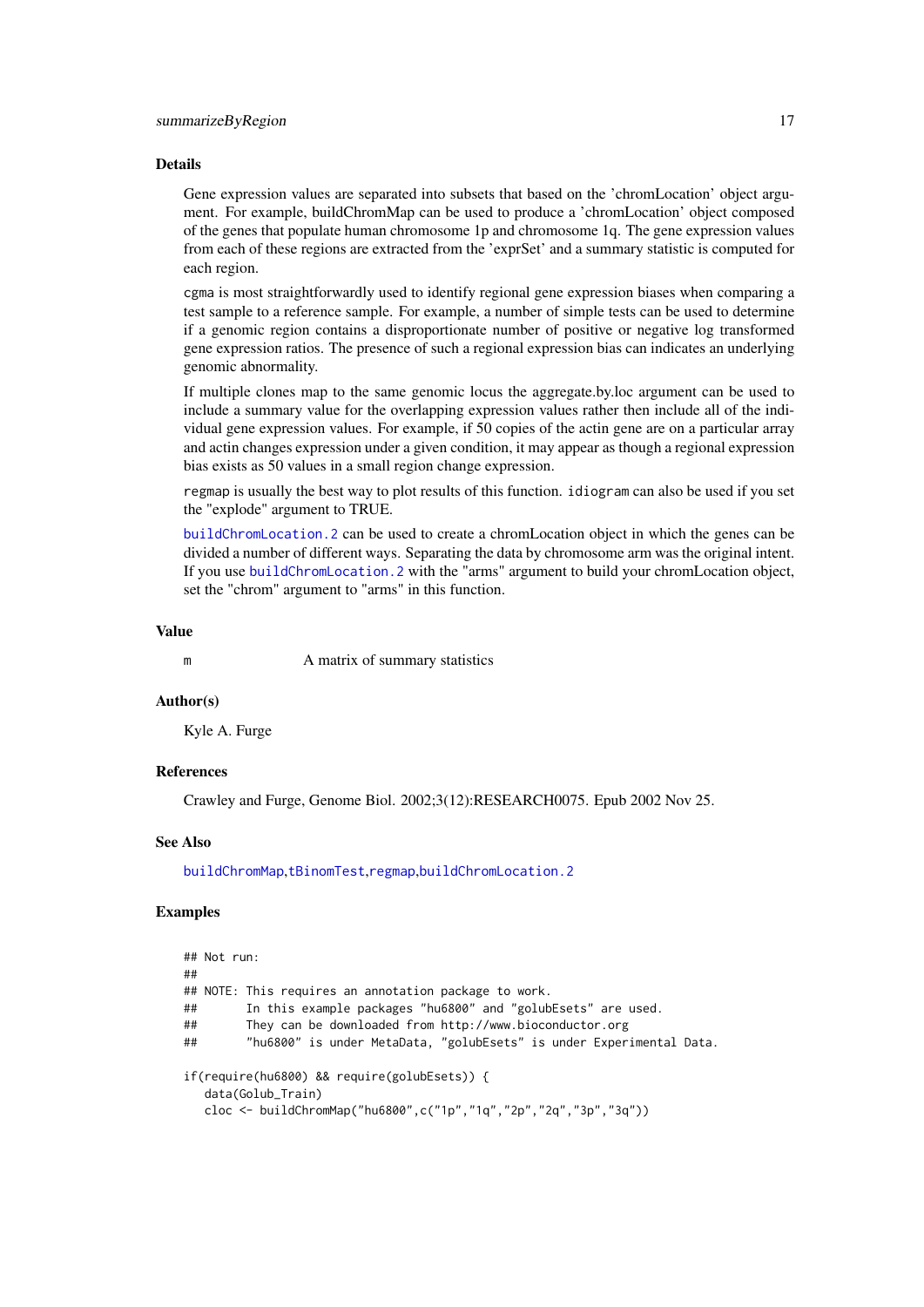```
## For one-color expression data
   ## compare the ALL samples to the AML samples
   ## not particularly informative in this example
   aml.ix <- which(Golub_Train$"ALL.AML" == "AML")
   bias <- cgma(eset=Golub_Train,ref=aml.ix,genome=cloc)
   regmap(bias,col=.rwb)
} else print("This example requires the hu6800 and golubEsets data
   packages.")
## A more interesting example
## The mcr.eset is a two-color gene expression exprSet
## where cytogenetically complex (MCR),
## cytogenetically simple (CN) leukemia samples
## and normal control (MNC) samples were profiled against
## a pooled-cell line reference
## The MCR eset data was obtained with permission. See PMID: 15377468
## Notice the dimished expression on chromosome 5 in the MCR samples
## and the enhanced expression on chromosome 11
## This reflects chromosome gains and losses as validated by CGH
   data("mcr.eset")
   data(idiogramExample)
   norms <- grep("MNC",colnames(mcr.eset@exprs))
   bias <- cgma(mcr.eset@exprs,vai.chr,ref=norms)
   regmap(bias,col=topo.colors(50))
## End(Not run)
```
<span id="page-17-1"></span>tBinomTest *binomial t-test*

#### Description

Binomial t-test

#### Usage

tBinomTest(x,trim=.1)

#### Arguments

| X    | numeric argument |
|------|------------------|
| trim | trim at?         |

#### Value

bla bla bla

#### Author(s)

Karl A. Dykema and Kyle A. Furge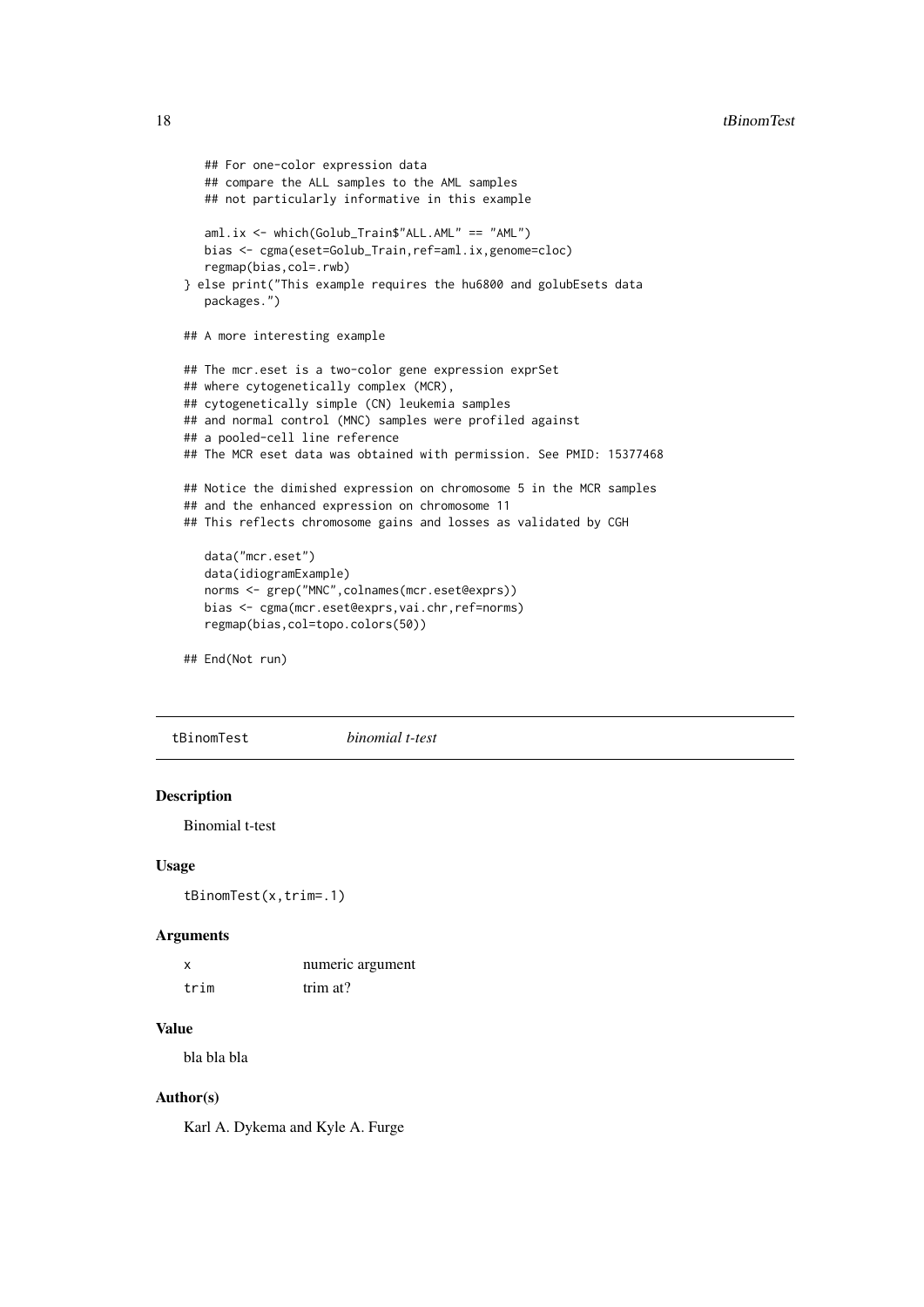#### <span id="page-18-0"></span>writeGFF3 19

#### Examples

cat("this is an example")

| writeGFF3 | Output of a GFF compliant table describing the enhanced and dimin- |
|-----------|--------------------------------------------------------------------|
|           | ished chromosomal bands.                                           |

#### Description

This function writes out a GFF compliant tab delimited file for intergration with genome browsers.

#### Usage

writeGFF3(cset, genome, chr, file.prefix = "temp.gff", organism = NULL)

#### Arguments

| cset        | expression set containing cytogenetic predictions, see reb                                                                                                                                                            |
|-------------|-----------------------------------------------------------------------------------------------------------------------------------------------------------------------------------------------------------------------|
| genome      | chromLocation object containing annotation information                                                                                                                                                                |
| chr         | chromosome to examine                                                                                                                                                                                                 |
| file.prefix | character string - name of the output file, defaults to "temp.gff"                                                                                                                                                    |
| organism    | if NULL, determination of the host organism will be retrieved from the organism<br>slot of the chromLocation object. Otherwise "h", "r", or "m" can be used to<br>specify human, rat, or mouse chromosome information |

#### Value

writeGFF3 returns an invisible list of character vectors.

#### Author(s)

Karl J. Dykema, <karl.dykema@vai.org> Kyle A. Furge, <kyle.furge@vai.org>

#### References

Furge KA, Dykema KJ, Ho C, Chen X. Comparison of array-based comparative genomic hybridization with gene expression-based regional expression biases to identify genetic abnormalities in hepatocellular carcinoma. BMC Genomics. 2005 May 9;6(1):67. PMID: 1588246

MCR eset data was obtained with permission. See PMID: 15377468

#### See Also

[reb](#page-13-1)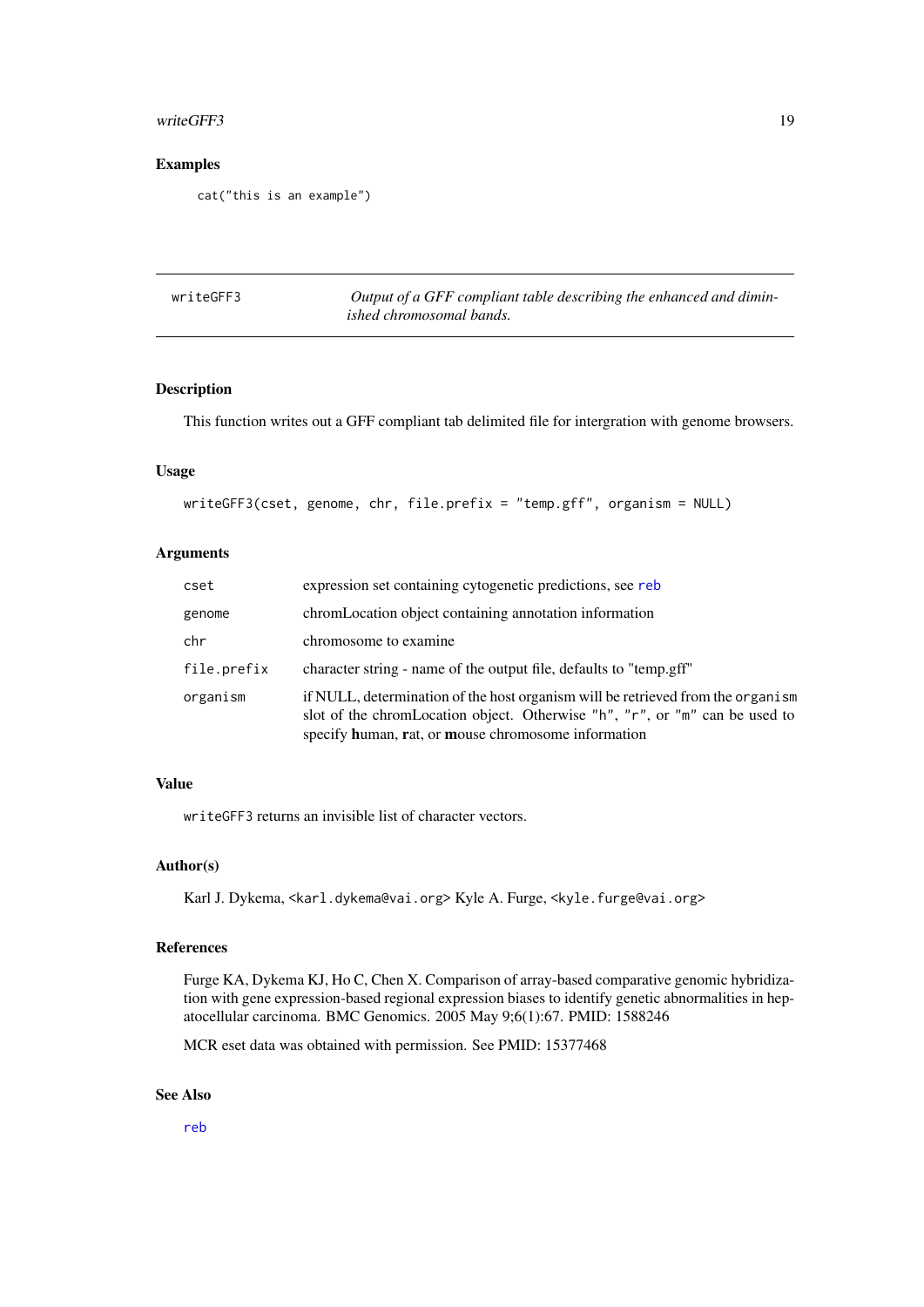### Examples

```
data(idiogramExample)
ix \leq abs(colo.eset) > .225
colo.eset[ix] <- NA
idiogram(colo.eset,ucsf.chr,"14",method="i",dlim=c(-1,1),col=.rwb)
gffmat <- writeGFF3(colo.eset,ucsf.chr,"14",NULL)
gffmat[1:4,]
```